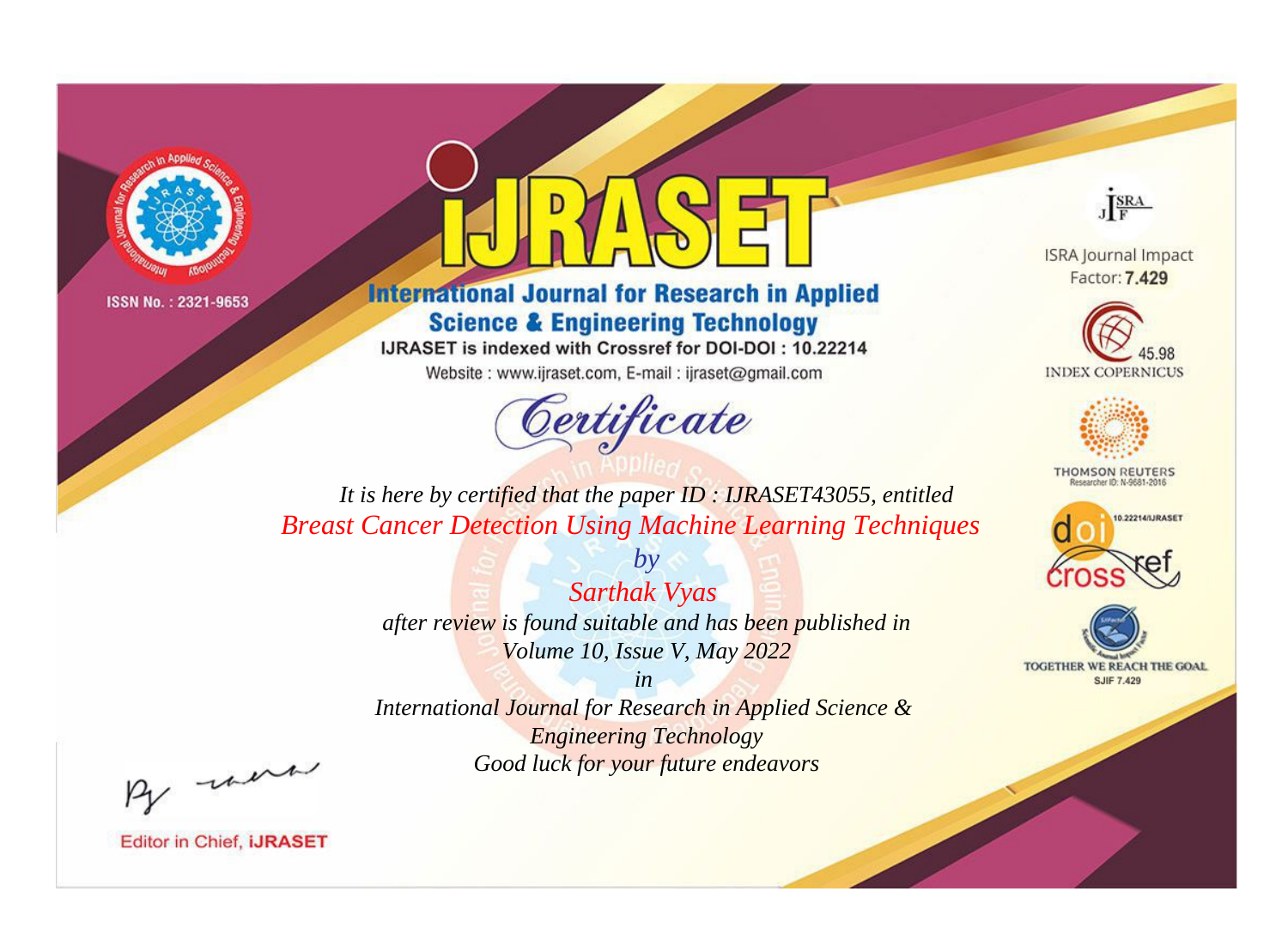



**International Journal for Research in Applied Science & Engineering Technology** 

IJRASET is indexed with Crossref for DOI-DOI: 10.22214

Website: www.ijraset.com, E-mail: ijraset@gmail.com



JERA

**ISRA Journal Impact** Factor: 7.429





**THOMSON REUTERS** 



TOGETHER WE REACH THE GOAL **SJIF 7.429** 

*It is here by certified that the paper ID : IJRASET43055, entitled Breast Cancer Detection Using Machine Learning Techniques*

> *Abhinav Chauhan after review is found suitable and has been published in Volume 10, Issue V, May 2022*

*by*

*in* 

*International Journal for Research in Applied Science & Engineering Technology Good luck for your future endeavors*

By morn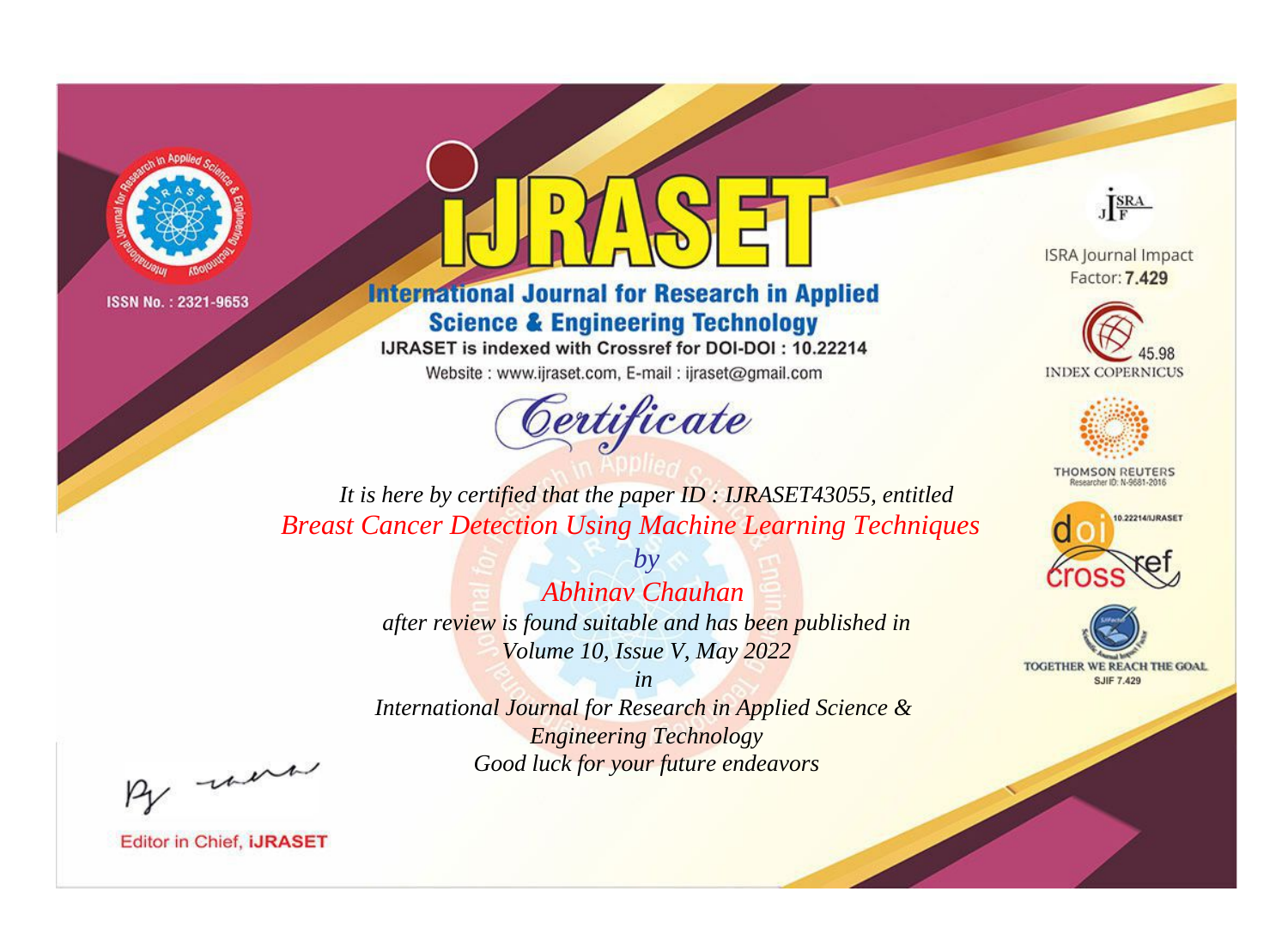



**International Journal for Research in Applied Science & Engineering Technology** 

IJRASET is indexed with Crossref for DOI-DOI: 10.22214

Website: www.ijraset.com, E-mail: ijraset@gmail.com



JERA

**ISRA Journal Impact** Factor: 7.429





**THOMSON REUTERS** 



TOGETHER WE REACH THE GOAL **SJIF 7.429** 

*It is here by certified that the paper ID : IJRASET43055, entitled Breast Cancer Detection Using Machine Learning Techniques*

> *Deepak Rana after review is found suitable and has been published in Volume 10, Issue V, May 2022*

*by*

*in* 

*International Journal for Research in Applied Science & Engineering Technology Good luck for your future endeavors*

By morn